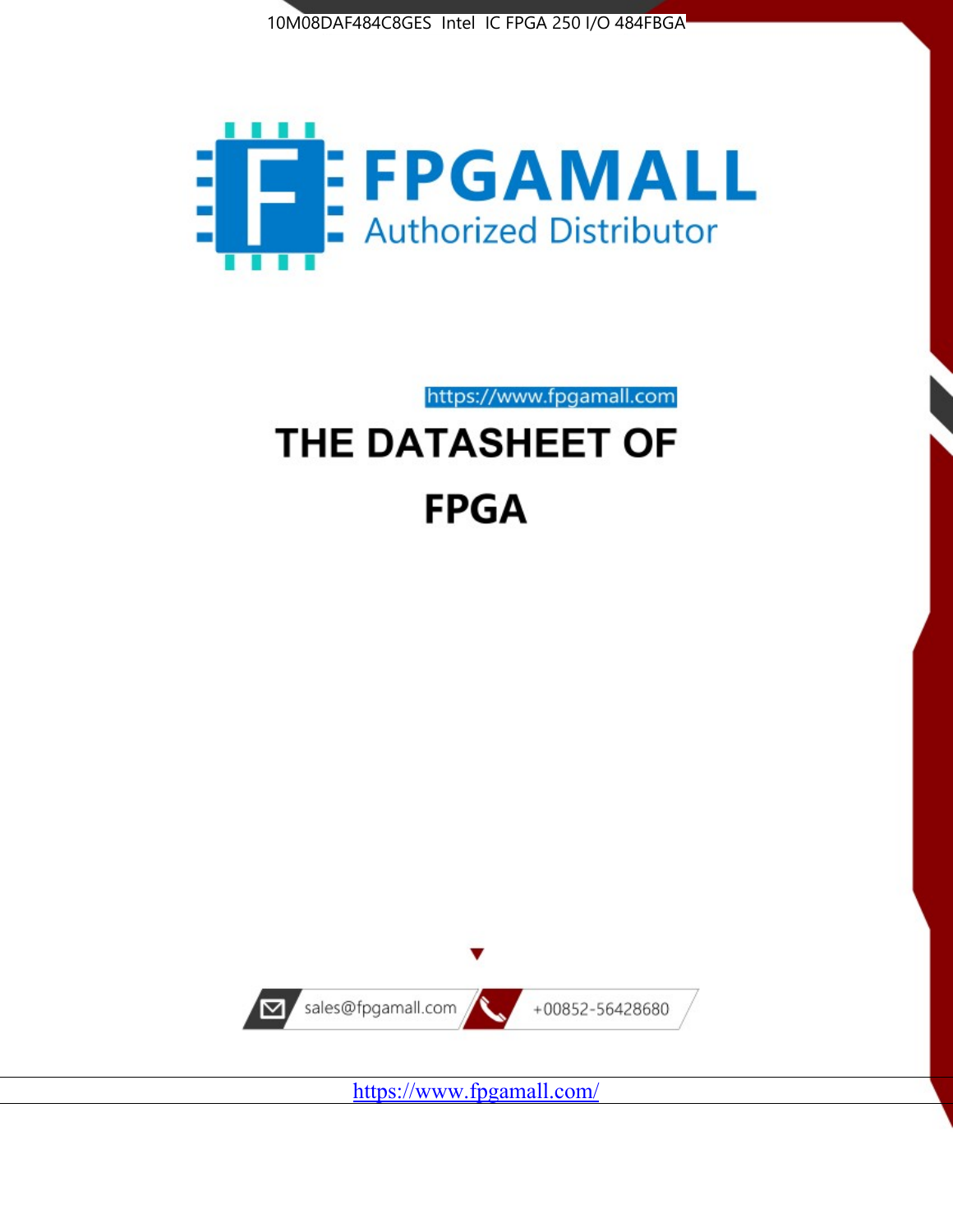

# **Intel® MAX® 10 FPGA Device Overview**



**M10-OVERVIEW | 2017.12.15** Latest document on the web: **[PDF](https://www.altera.com/en_US/pdfs/literature/hb/max-10/m10_overview.pdf)** | **[HTML](https://www.altera.com/documentation/myt1396938463674.html)**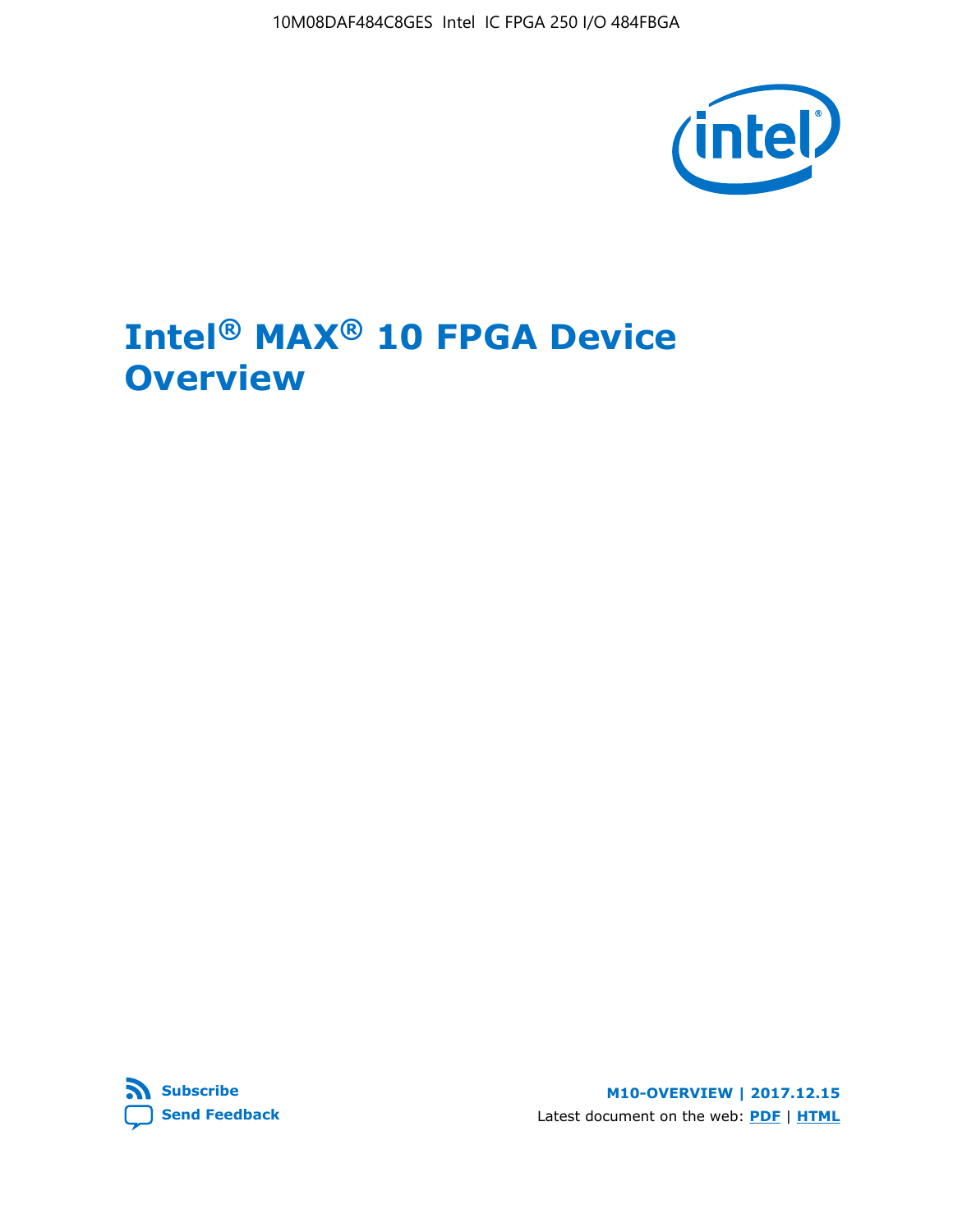

*Contents*

# **Contents**

| Intel® MAX® 10 FPGA Device Overview………………………………………………………………………………………3 |  |
|-----------------------------------------------------------------------|--|
|                                                                       |  |
|                                                                       |  |
|                                                                       |  |
|                                                                       |  |
|                                                                       |  |
|                                                                       |  |
|                                                                       |  |
|                                                                       |  |
|                                                                       |  |
|                                                                       |  |
|                                                                       |  |
|                                                                       |  |
|                                                                       |  |
|                                                                       |  |
|                                                                       |  |
|                                                                       |  |
|                                                                       |  |
|                                                                       |  |
|                                                                       |  |
| Document Revision History for Intel MAX 10 FPGA Device Overview 13    |  |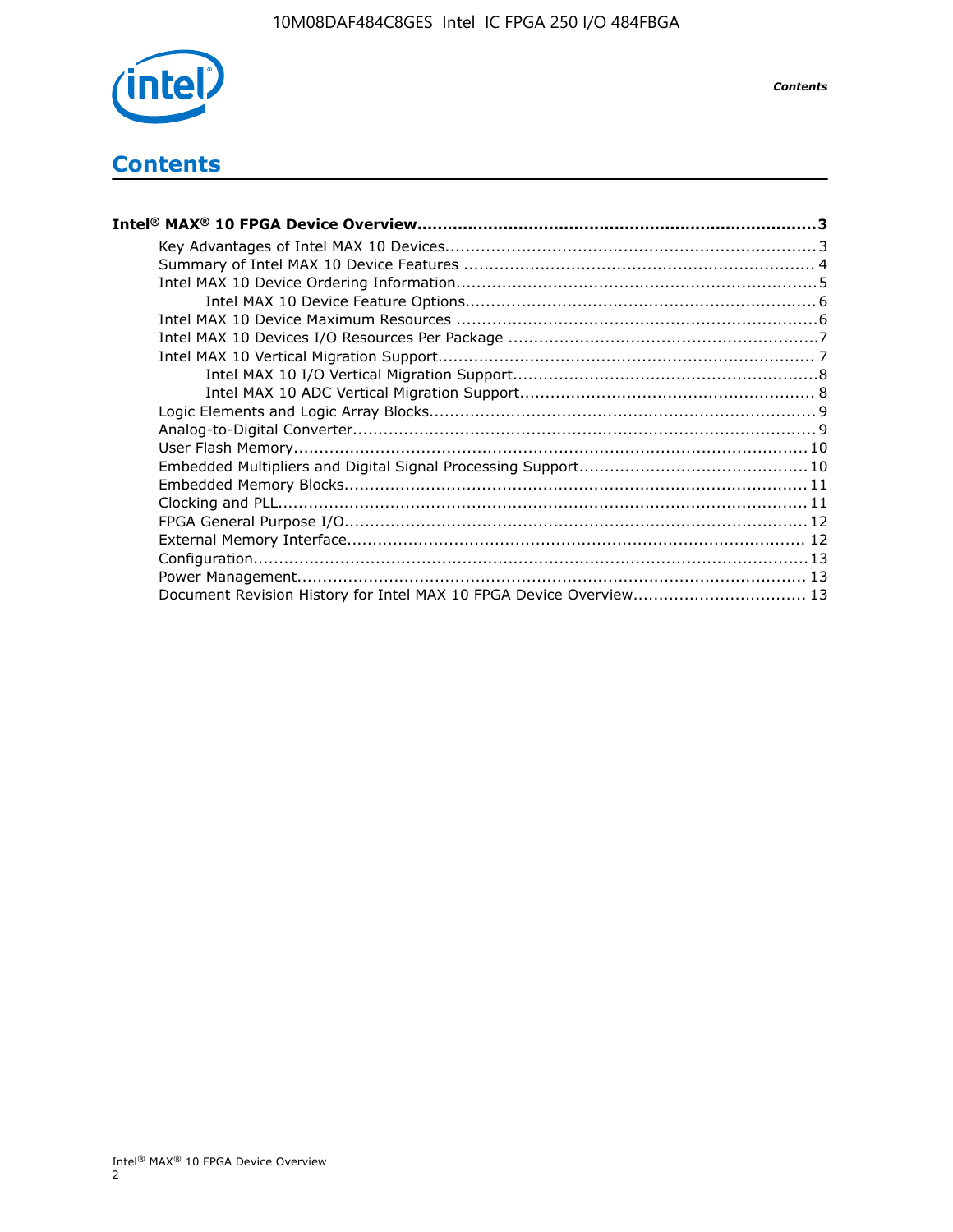

# **Intel® MAX® 10 FPGA Device Overview**

Intel<sup>®</sup> MAX<sup>®</sup> 10 devices are single-chip, non-volatile low-cost programmable logic devices (PLDs) to integrate the optimal set of system components.

The highlights of the Intel MAX 10 devices include:

- Internally stored dual configuration flash
- User flash memory
- Instant on support
- Integrated analog-to-digital converters (ADCs)
- Single-chip Nios II soft core processor support

Intel MAX 10 devices are the ideal solution for system management, I/O expansion, communication control planes, industrial, automotive, and consumer applications.

#### **Related Links**

[Intel MAX 10 FPGA Device Datasheet](https://www.altera.com/documentation/mcn1397700832153.html#mcn1397643748870)

# **Key Advantages of Intel MAX 10 Devices**

## **Table 1. Key Advantages of Intel MAX 10 Devices**

| <b>Advantage</b>               | <b>Supporting Feature</b>                                                                                                                                                                                  |
|--------------------------------|------------------------------------------------------------------------------------------------------------------------------------------------------------------------------------------------------------|
| Simple and fast configuration  | Secure on-die flash memory enables device configuration in less than 10 ms                                                                                                                                 |
| Flexibility and integration    | Single device integrating PLD logic, RAM, flash memory, digital signal<br>processing (DSP), ADC, phase-locked loop (PLL), and I/Os<br>Small packages available from 3 mm $\times$ 3 mm                     |
| Low power                      | Sleep mode—significant standby power reduction and resumption in less than<br>$1 \text{ ms}$<br>Longer battery life-resumption from full power-off in less than 10 ms                                      |
| 20-year-estimated life cycle   | Built on TSMC's 55 nm embedded flash process technology                                                                                                                                                    |
| High productivity design tools | Intel Quartus <sup>®</sup> Prime Lite edition (no cost license)<br>Platform Designer (Standard) system integration tool<br>DSP Builder for Intel FPGAs<br>Nios <sup>®</sup> II Embedded Design Suite (EDS) |

Intel Corporation. All rights reserved. Intel, the Intel logo, Altera, Arria, Cyclone, Enpirion, MAX, Nios, Quartus and Stratix words and logos are trademarks of Intel Corporation or its subsidiaries in the U.S. and/or other countries. Intel warrants performance of its FPGA and semiconductor products to current specifications in accordance with Intel's standard warranty, but reserves the right to make changes to any products and services at any time without notice. Intel assumes no responsibility or liability arising out of the application or use of any information, product, or service described herein except as expressly agreed to in writing by Intel. Intel customers are advised to obtain the latest version of device specifications before relying on any published information and before placing orders for products or services. \*Other names and brands may be claimed as the property of others.

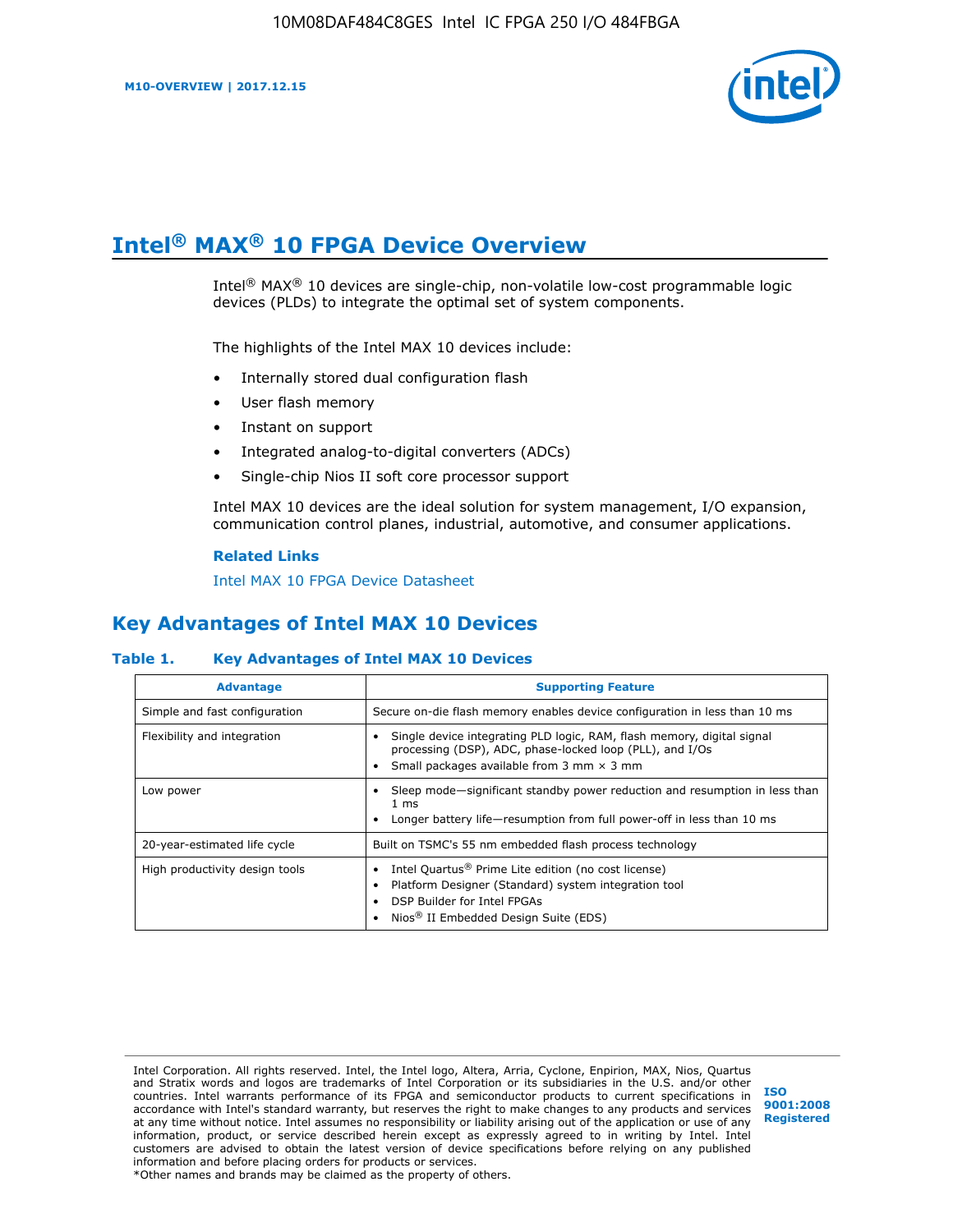

# **Summary of Intel MAX 10 Device Features**

## **Table 2. Summary of Features for Intel MAX 10 Devices**

| <b>Feature</b>                       | <b>Description</b>                                                                                                                                                                                                                                                                                         |
|--------------------------------------|------------------------------------------------------------------------------------------------------------------------------------------------------------------------------------------------------------------------------------------------------------------------------------------------------------|
| Technology                           | 55 nm TSMC Embedded Flash (Flash + SRAM) process technology                                                                                                                                                                                                                                                |
| Packaging                            | Low cost, small form factor packages-support multiple packaging<br>technologies and pin pitches<br>Multiple device densities with compatible package footprints for seamless<br>migration between different device densities<br>RoHS6-compliant                                                            |
| Core architecture                    | 4-input look-up table (LUT) and single register logic element (LE)<br>$\bullet$<br>LEs arranged in logic array block (LAB)<br>$\bullet$<br>Embedded RAM and user flash memory<br>$\bullet$<br>Clocks and PLLs<br>$\bullet$<br>Embedded multiplier blocks<br>$\bullet$<br>General purpose I/Os<br>$\bullet$ |
| Internal memory blocks               | M9K-9 kilobits (Kb) memory blocks<br>$\bullet$<br>Cascadable blocks to create RAM, dual port, and FIFO functions<br>$\bullet$                                                                                                                                                                              |
| User flash memory (UFM)              | User accessible non-volatile storage<br>$\bullet$<br>High speed operating frequency<br>$\bullet$<br>Large memory size<br>High data retention<br>$\bullet$<br>Multiple interface option                                                                                                                     |
| Embedded multiplier blocks           | One $18 \times 18$ or two 9 $\times$ 9 multiplier modes<br>$\bullet$<br>Cascadable blocks enabling creation of filters, arithmetic functions, and image<br>processing pipelines                                                                                                                            |
| <b>ADC</b>                           | 12-bit successive approximation register (SAR) type<br>$\bullet$<br>Up to 17 analog inputs<br>$\bullet$<br>Cumulative speed up to 1 million samples per second (MSPS)<br>Integrated temperature sensing capability<br>$\bullet$                                                                            |
| Clock networks                       | Global clocks support<br>$\bullet$<br>High speed frequency in clock network                                                                                                                                                                                                                                |
| Internal oscillator                  | Built-in internal ring oscillator                                                                                                                                                                                                                                                                          |
| PLLs                                 | • Analog-based<br>Low jitter<br>$\bullet$<br>High precision clock synthesis<br>$\bullet$<br>Clock delay compensation<br>$\bullet$<br>Zero delay buffering<br>$\bullet$<br>Multiple output taps<br>$\bullet$                                                                                                |
| General-purpose I/Os (GPIOs)         | • Multiple I/O standards support<br>On-chip termination (OCT)<br>$\bullet$<br>Up to 830 megabits per second (Mbps) LVDS receiver, 800 Mbps LVDS<br>transmitter                                                                                                                                             |
| External memory interface (EMIF) (1) | Supports up to 600 Mbps external memory interfaces:<br>continued                                                                                                                                                                                                                                           |

<sup>(1)</sup> EMIF is only supported in selected Intel MAX 10 device density and package combinations. Refer to the *External Memory Interface User Guide* for more information.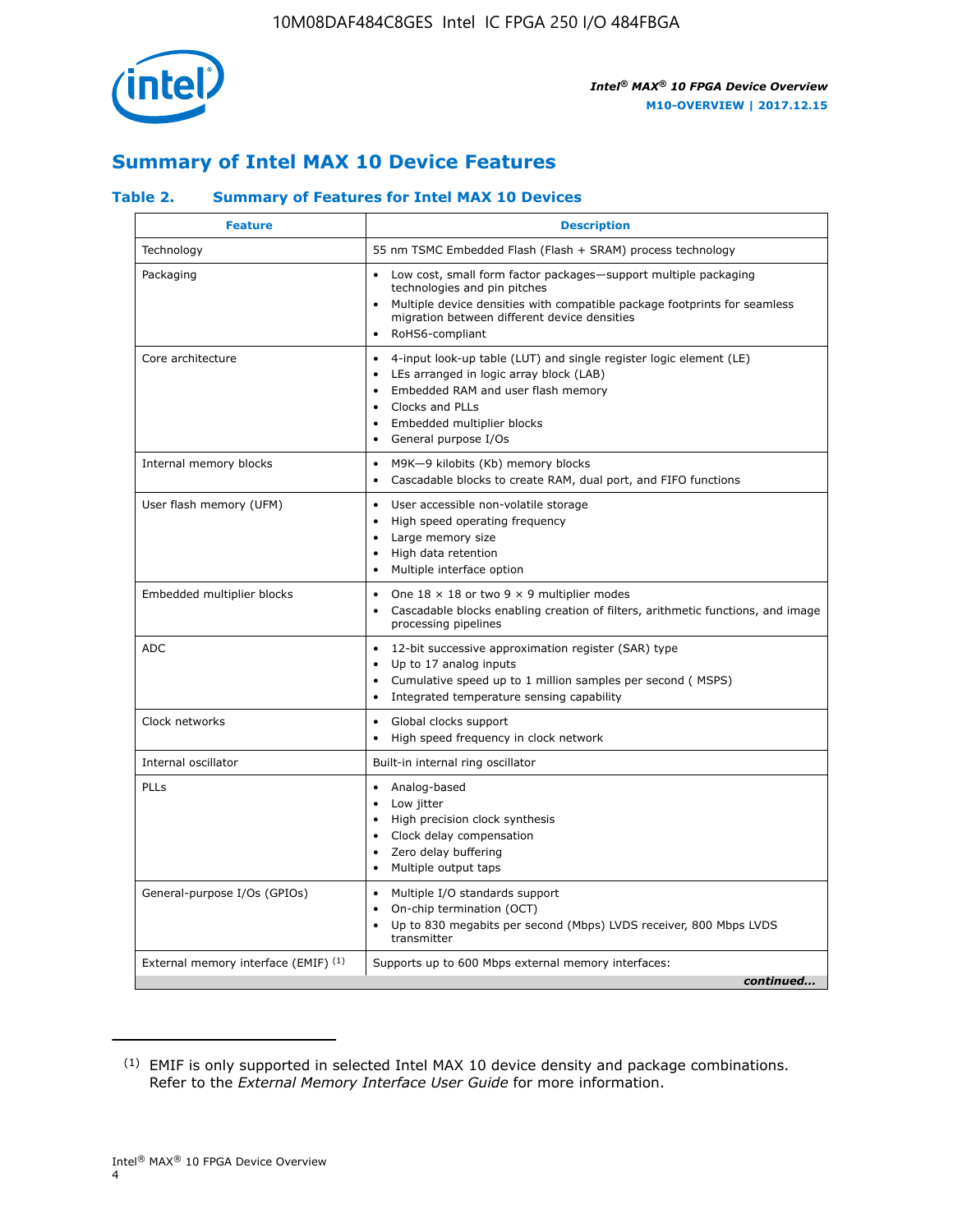

| <b>Feature</b>                | <b>Description</b>                                                                                                                                                                                                                                                                                                                             |  |  |  |
|-------------------------------|------------------------------------------------------------------------------------------------------------------------------------------------------------------------------------------------------------------------------------------------------------------------------------------------------------------------------------------------|--|--|--|
|                               | DDR3, DDR3L, DDR2, LPDDR2 (on 10M16, 10M25, 10M40, and 10M50.)<br>SRAM (Hardware support only)                                                                                                                                                                                                                                                 |  |  |  |
|                               | <i>Note:</i> For 600 Mbps performance, -6 device speed grade is required.<br>Performance varies according to device grade (commercial, industrial, or<br>automotive) and device speed grade $(-6 \text{ or } -7)$ . Refer to the <i>Intel MAX</i><br>10 FPGA Device Datasheet or External Memory Interface Spec Estimator<br>for more details. |  |  |  |
| Configuration                 | Internal configuration                                                                                                                                                                                                                                                                                                                         |  |  |  |
|                               | JTAG<br>٠                                                                                                                                                                                                                                                                                                                                      |  |  |  |
|                               | Advanced Encryption Standard (AES) 128-bit encryption and compression<br>options                                                                                                                                                                                                                                                               |  |  |  |
|                               | Flash memory data retention of 20 years at 85 $^{\circ}$ C                                                                                                                                                                                                                                                                                     |  |  |  |
| Flexible power supply schemes | Single- and dual-supply device options                                                                                                                                                                                                                                                                                                         |  |  |  |
|                               | Dynamically controlled input buffer power down                                                                                                                                                                                                                                                                                                 |  |  |  |
|                               | Sleep mode for dynamic power reduction                                                                                                                                                                                                                                                                                                         |  |  |  |

# **Intel MAX 10 Device Ordering Information**

#### **Figure 1. Sample Ordering Code and Available Options for Intel MAX 10 Devices**



*Note:* The –I6 and –A6 speed grades of the Intel MAX 10 FPGA devices are not available by default in the Intel Quartus Prime software. Contact your local Intel sales representatives for support.

#### **Related Links**

#### [Intel FPGA Product Selector](http://www.altera.com/products/selector/psg-selector.html)

Provides the latest information about Intel FPGAs.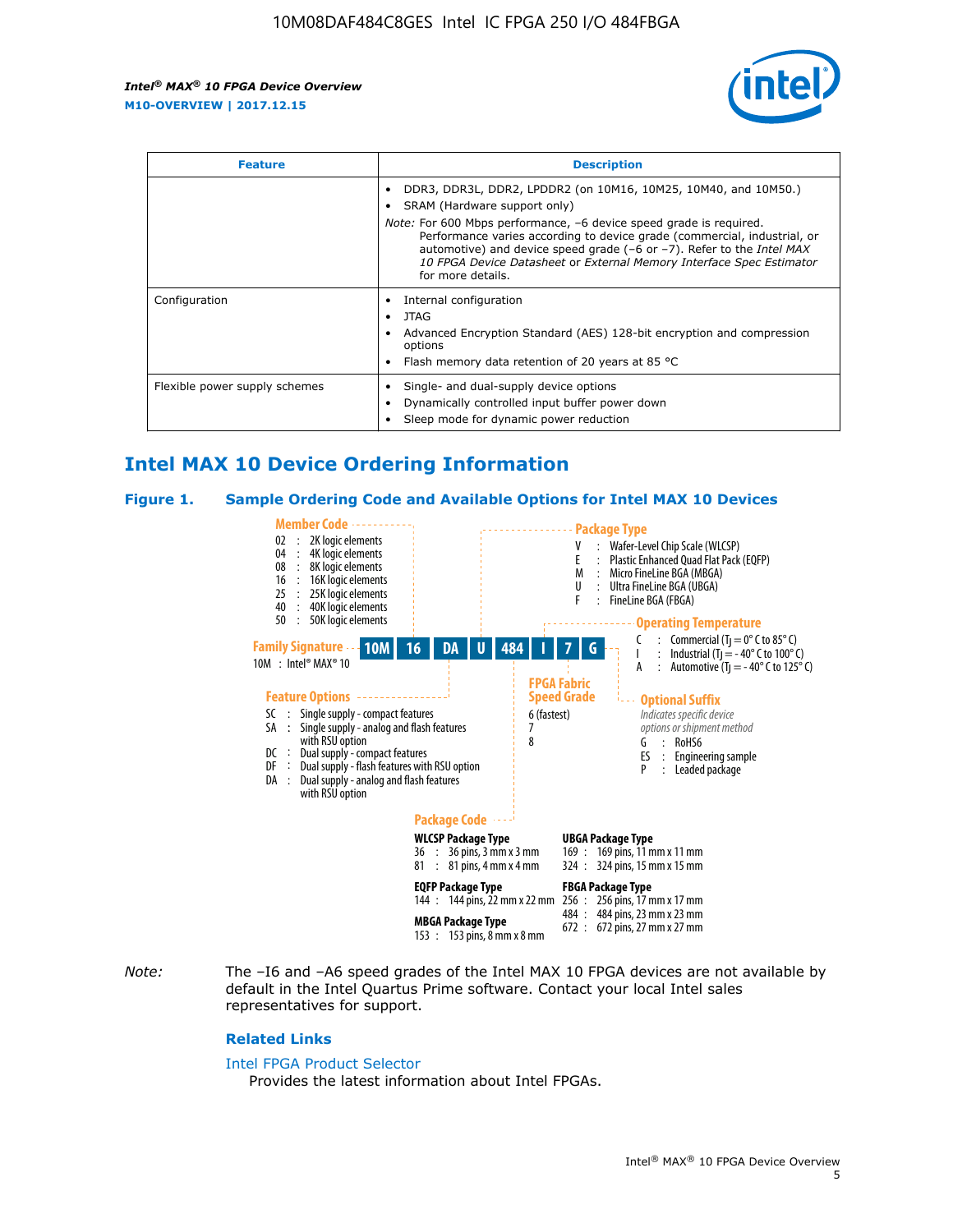

## **Intel MAX 10 Device Feature Options**

## **Table 3. Feature Options for Intel MAX 10 Devices**

| <b>Option</b> | <b>Feature</b>                                                                                                                                                                          |
|---------------|-----------------------------------------------------------------------------------------------------------------------------------------------------------------------------------------|
| Compact       | Devices with core architecture featuring single configuration image with self-configuration capability                                                                                  |
| Flash         | Devices with core architecture featuring:<br>Dual configuration image with self-configuration capability<br>Remote system upgrade capability<br>Memory initialization                   |
| Analog        | Devices with core architecture featuring:<br>Dual configuration image with self-configuration capability<br>Remote system upgrade capability<br>Memory initialization<br>Integrated ADC |

# **Intel MAX 10 Device Maximum Resources**

## **Table 4. Maximum Resource Counts for Intel MAX 10 Devices**

| <b>Resource</b>              |                            | <b>Device</b>  |              |              |                |                |              |                |
|------------------------------|----------------------------|----------------|--------------|--------------|----------------|----------------|--------------|----------------|
|                              |                            | <b>10M02</b>   | <b>10M04</b> | <b>10M08</b> | <b>10M16</b>   | <b>10M25</b>   | <b>10M40</b> | <b>10M50</b>   |
|                              | Logic Elements (LE) (K)    | $\overline{2}$ | 4            | 8            | 16             | 25             | 40           | 50             |
| M9K Memory (Kb)              |                            | 108            | 189          | 378          | 549            | 675            | 1,260        | 1,638          |
|                              | User Flash Memory (Kb) (2) | 96             | 1,248        | 1,376        | 2,368          | 3,200          | 5,888        | 5,888          |
| $18 \times 18$ Multiplier    |                            | 16             | 20           | 24           | 45             | 55             | 125          | 144            |
| <b>PLL</b>                   |                            | 2              | 2            | 2            | $\overline{4}$ | $\overline{4}$ | 4            | $\overline{4}$ |
| GPIO                         |                            | 246            | 246          | 250          | 320            | 360            | 500          | 500            |
| <b>LVDS</b>                  | Dedicated<br>Transmitter   | 15             | 15           | 15           | 22             | 24             | 30           | 30             |
|                              | Emulated<br>Transmitter    | 114            | 114          | 116          | 151            | 171            | 241          | 241            |
|                              | Dedicated Receiver         | 114            | 114          | 116          | 151            | 171            | 241          | 241            |
| Internal Configuration Image |                            | $\mathbf{1}$   | 2            | 2            | $\overline{2}$ | 2              | 2            | $\overline{2}$ |
| <b>ADC</b>                   |                            |                | 1            | 1            | $\mathbf{1}$   | 2              | 2            | 2              |

<sup>(2)</sup> The maximum possible value including user flash memory and configuration flash memory. For more information, refer to [Intel MAX 10 User Flash Memory User Guide](https://www.altera.com/documentation/vgo1395753117436.html#vgo1395811844282).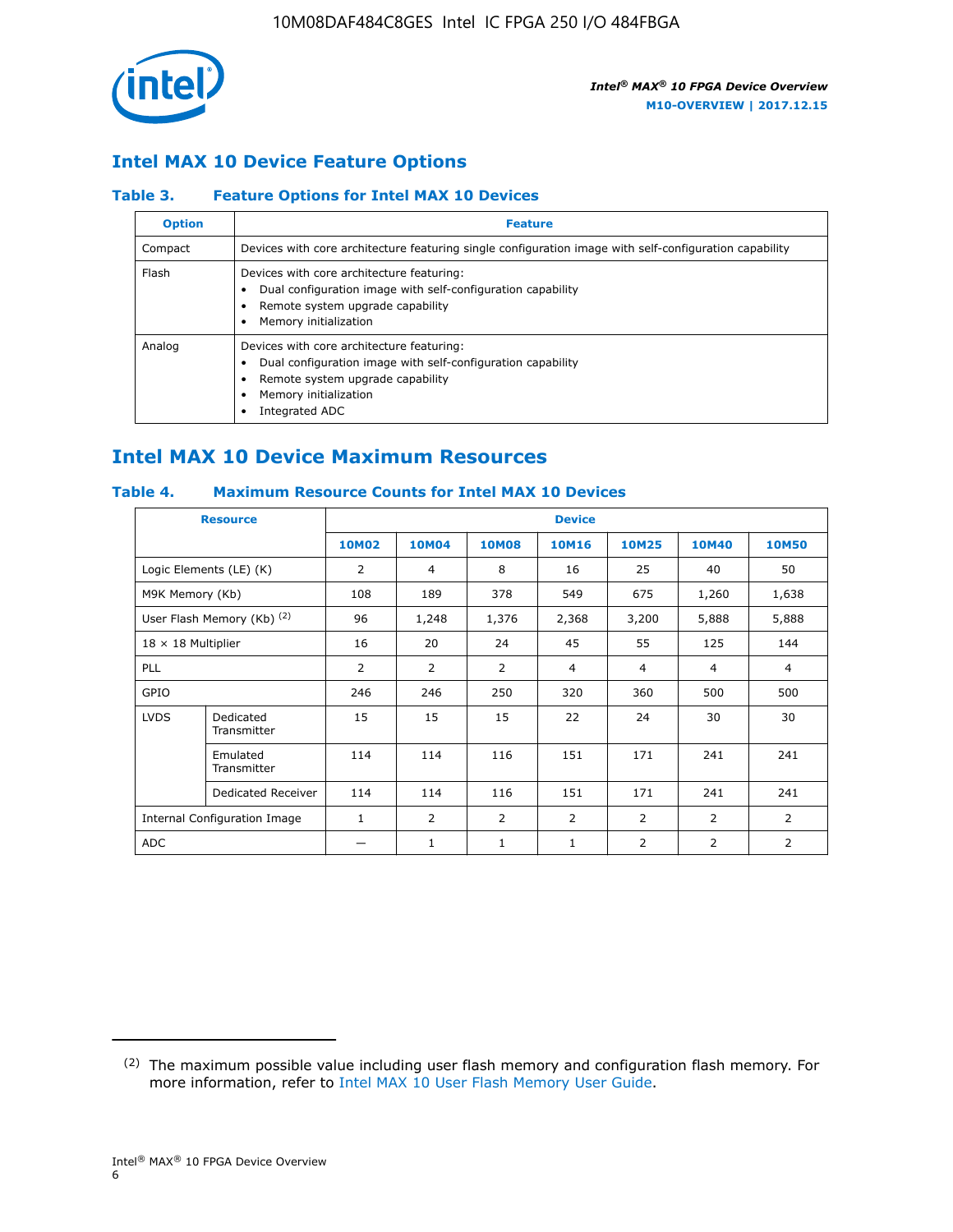

# **Intel MAX 10 Devices I/O Resources Per Package**

## **Table 5. Package Plan for Intel MAX 10 Single Power Supply Devices**

| <b>Device</b> |                   | <b>Package</b>                     |                      |                                      |                                      |  |  |  |  |
|---------------|-------------------|------------------------------------|----------------------|--------------------------------------|--------------------------------------|--|--|--|--|
|               | <b>Type</b>       | M153<br>153-pin MBGA               | U169<br>169-pin UBGA | <b>U324</b><br>324-pin UBGA          | E144<br>144-pin EQFP                 |  |  |  |  |
|               | <b>Size</b>       | $8 \text{ mm} \times 8 \text{ mm}$ | 11 mm $\times$ 11 mm | $15 \text{ mm} \times 15 \text{ mm}$ | $22 \text{ mm} \times 22 \text{ mm}$ |  |  |  |  |
|               | <b>Ball Pitch</b> | $0.5$ mm                           | $0.8$ mm             | $0.8$ mm                             | $0.5$ mm                             |  |  |  |  |
| 10M02         |                   | 112                                | 130                  | 246                                  | 101                                  |  |  |  |  |
| 10M04         |                   | 112                                | 130                  | 246                                  | 101                                  |  |  |  |  |
| 10M08         |                   | 112                                | 130                  | 246                                  | 101                                  |  |  |  |  |
| 10M16         |                   |                                    | 130                  | 246                                  | 101                                  |  |  |  |  |
| 10M25         |                   |                                    |                      |                                      | 101                                  |  |  |  |  |
| 10M40         |                   |                                    |                      |                                      | 101                                  |  |  |  |  |
| 10M50         |                   |                                    |                      |                                      | 101                                  |  |  |  |  |

## **Table 6. Package Plan for Intel MAX 10 Dual Power Supply Devices**

| <b>Device</b> |                   | <b>Package</b> |                                                |                                                                    |                         |                             |                             |  |  |  |
|---------------|-------------------|----------------|------------------------------------------------|--------------------------------------------------------------------|-------------------------|-----------------------------|-----------------------------|--|--|--|
|               | <b>Type</b>       | <b>V36</b>     | <b>V81</b>                                     | <b>U324</b><br>36-pin WLCSP 81-pin WLCSP 324-pin UBGA 256-pin FBGA | <b>F256</b>             | <b>F484</b><br>484-pin FBGA | <b>F672</b><br>672-pin FBGA |  |  |  |
|               | <b>Size</b>       |                | $3$ mm $\times$ 3 mm $ 4$ mm $\times$ 4 mm $ $ | 15 mm $\times$ 15<br>mm                                            | 17 mm $\times$ 17<br>mm | $23$ mm $\times$ 23<br>mm   | $27$ mm $\times$ 27<br>mm   |  |  |  |
|               | <b>Ball Pitch</b> | $0.4$ mm       | $0.4$ mm                                       | $0.8$ mm                                                           | 1.0 <sub>mm</sub>       | 1.0 <sub>mm</sub>           | 1.0 <sub>mm</sub>           |  |  |  |
| 10M02         |                   | 27             |                                                | 160                                                                |                         |                             |                             |  |  |  |
| 10M04         |                   |                |                                                | 246                                                                | 178                     |                             |                             |  |  |  |
| 10M08         |                   |                | 56                                             | 246                                                                | 178                     | 250                         |                             |  |  |  |
| 10M16         |                   |                |                                                | 246                                                                | 178                     | 320                         |                             |  |  |  |
| 10M25         |                   |                |                                                |                                                                    | 178                     | 360                         |                             |  |  |  |
| 10M40         |                   |                |                                                |                                                                    | 178                     | 360                         | 500                         |  |  |  |
| 10M50         |                   |                |                                                |                                                                    | 178                     | 360                         | 500                         |  |  |  |

## **Related Links**

- [Intel MAX 10 General Purpose I/O User Guide](https://www.altera.com/documentation/sam1393999966669.html#sam1394000084476)
- [Intel MAX 10 High-Speed LVDS I/O User Guide](https://www.altera.com/documentation/sam1394433606063.html#sam1394433911642)

# **Intel MAX 10 Vertical Migration Support**

Vertical migration supports the migration of your design to other Intel MAX 10 devices of different densities in the same package with similar I/O and ADC resources.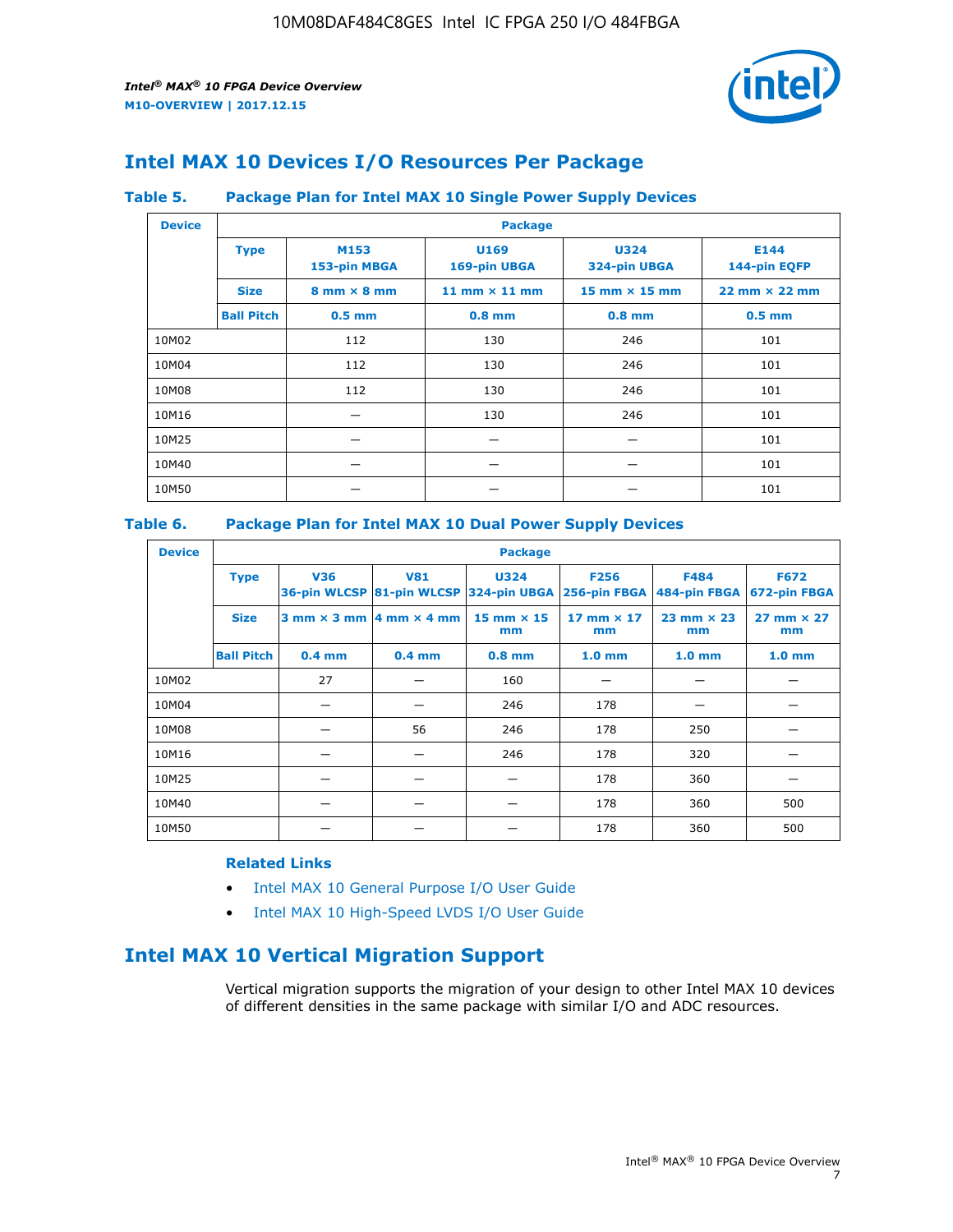

## **Intel MAX 10 I/O Vertical Migration Support**

#### **Figure 2. Migration Capability Across Intel MAX 10 Devices**

- The arrows indicate the migration paths. The devices included in each vertical migration path are shaded. Non-migratable devices are omitted. Some packages have several migration paths. Devices with lesser I/O resources in the same path have lighter shades.
- To achieve the full I/O migration across product lines in the same migration path, restrict I/Os usage to match the product line with the lowest I/O count.

|               | <b>Package</b>                   |            |      |      |             |      |                                    |      |      |  |
|---------------|----------------------------------|------------|------|------|-------------|------|------------------------------------|------|------|--|
| <b>Device</b> | <b>V36</b>                       | <b>V81</b> | M153 | U169 | <b>U324</b> | F256 | E144                               | F484 | F672 |  |
| 10M02         |                                  |            |      |      | 7           |      |                                    |      |      |  |
| 10M04         |                                  |            |      |      |             |      |                                    |      |      |  |
| 10M08         |                                  |            |      |      |             |      |                                    |      |      |  |
| 10M16         |                                  |            |      |      |             |      |                                    |      |      |  |
| 10M25         |                                  |            |      |      |             |      |                                    |      |      |  |
| 10M40         |                                  |            |      |      |             |      |                                    |      |      |  |
| 10M50         |                                  |            |      |      |             |      |                                    |      |      |  |
|               | <b>Dual Power Supply Devices</b> |            |      |      |             |      | <b>Single Power Supply Devices</b> |      |      |  |

*Note:* To verify the pin migration compatibility, use the Pin Migration View window in the Intel Quartus Prime software Pin Planner.

## **Intel MAX 10 ADC Vertical Migration Support**

#### **Figure 3. ADC Vertical Migration Across Intel MAX 10 Devices**

The arrows indicate the ADC migration paths. The devices included in each vertical migration path are shaded.

|                                                                                                                                                                                                                         | Package          |      |      |                  |      |      |      |  |  |
|-------------------------------------------------------------------------------------------------------------------------------------------------------------------------------------------------------------------------|------------------|------|------|------------------|------|------|------|--|--|
| <b>Device</b>                                                                                                                                                                                                           | M <sub>153</sub> | U169 | U324 | F <sub>256</sub> | E144 | F484 | F672 |  |  |
| 10M04                                                                                                                                                                                                                   |                  |      |      |                  |      |      |      |  |  |
| 10M08                                                                                                                                                                                                                   |                  |      |      |                  |      |      |      |  |  |
| 10M16                                                                                                                                                                                                                   |                  |      |      |                  |      |      |      |  |  |
| 10M25                                                                                                                                                                                                                   |                  |      |      |                  |      |      |      |  |  |
| 10M40                                                                                                                                                                                                                   |                  |      |      |                  |      |      |      |  |  |
| 10M50                                                                                                                                                                                                                   |                  |      |      |                  |      |      |      |  |  |
| <b>Dual ADC Device:</b> Each ADC (ADC1 and ADC2) supports 1 dedicated analog input pin and 8 dual function pins.<br>Single ADC Device: Single ADC that supports 1 dedicated analog input pin and 16 dual function pins. |                  |      |      |                  |      |      |      |  |  |

**Single ADC Device:** Single ADC that supports 1 dedicated analog input pin and 8 dual function pins.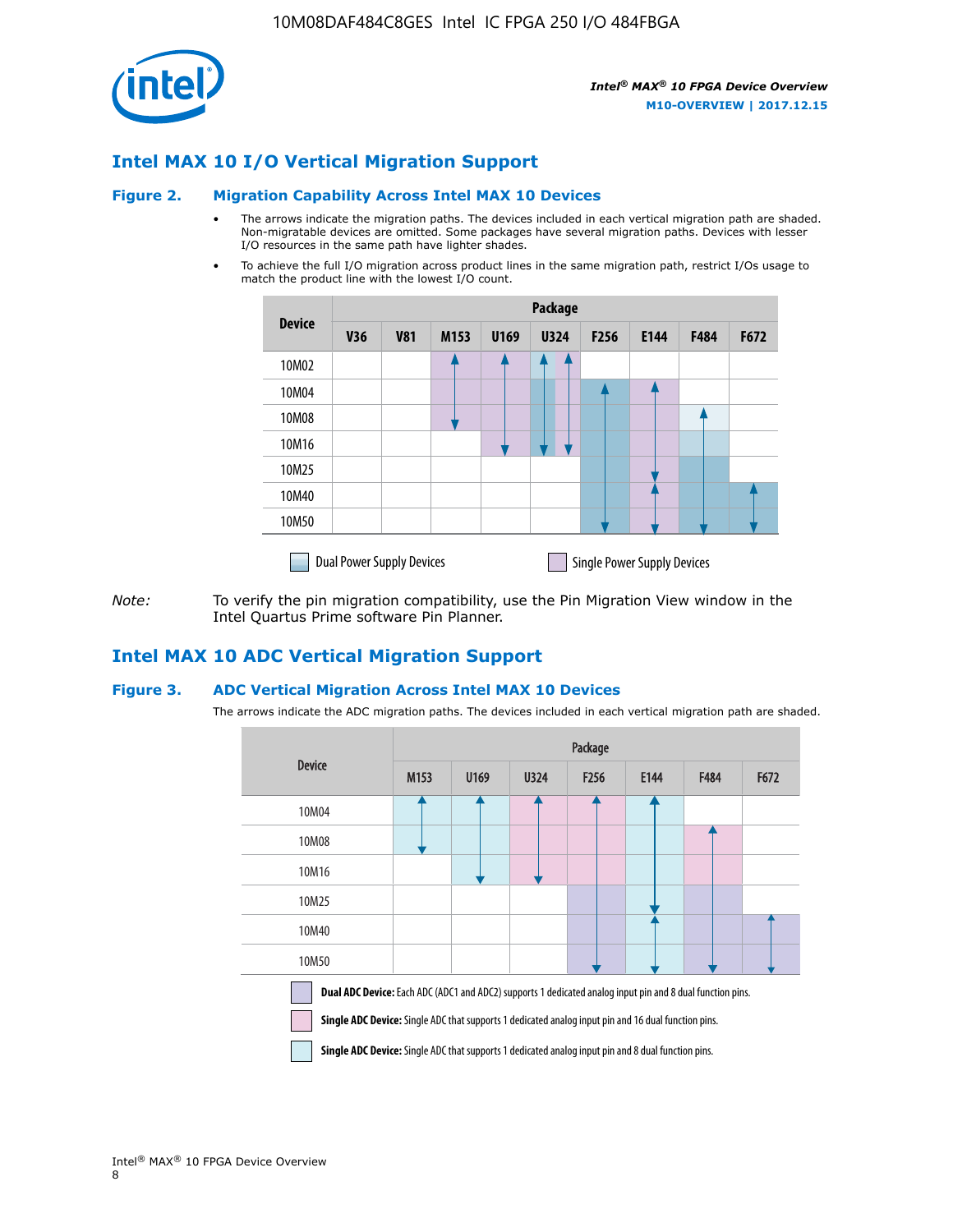

## **Table 7. Pin Migration Conditions for ADC Migration**

| <b>Source</b>     | <b>Target</b>     | <b>Migratable Pins</b>                                                                                            |
|-------------------|-------------------|-------------------------------------------------------------------------------------------------------------------|
| Single ADC device | Single ADC device | You can migrate all ADC input pins                                                                                |
| Dual ADC device   | Dual ADC device   |                                                                                                                   |
| Single ADC device | Dual ADC device   | One dedicated analog input pin.                                                                                   |
| Dual ADC device   | Single ADC device | Eight dual function pins from the ADC1 block of the<br>٠<br>source device to the ADC1 block of the target device. |

# **Logic Elements and Logic Array Blocks**

The LAB consists of 16 logic elements (LE) and a LAB-wide control block. An LE is the smallest unit of logic in the Intel MAX 10 device architecture. Each LE has four inputs, a four-input look-up table (LUT), a register, and output logic. The four-input LUT is a function generator that can implement any function with four variables.

#### **Figure 4. Intel MAX 10 Device Family LEs**



## **Analog-to-Digital Converter**

Intel MAX 10 devices feature up to two ADCs. You can use the ADCs to monitor many different signals, including on-chip temperature.

#### **Table 8. ADC Features**

| <b>Feature</b>             | <b>Description</b>                                                                                                                                                                                  |
|----------------------------|-----------------------------------------------------------------------------------------------------------------------------------------------------------------------------------------------------|
| 12-bit resolution          | Translates analog signal to digital data for information processing, computing,<br>data transmission, and control systems<br>Provides a 12-bit digital representation of the observed analog signal |
| Up to 1 MSPS sampling rate | Monitors single-ended external inputs with a cumulative sampling rate of 25<br>kilosamples per second to 1 MSPS in normal mode                                                                      |
|                            |                                                                                                                                                                                                     |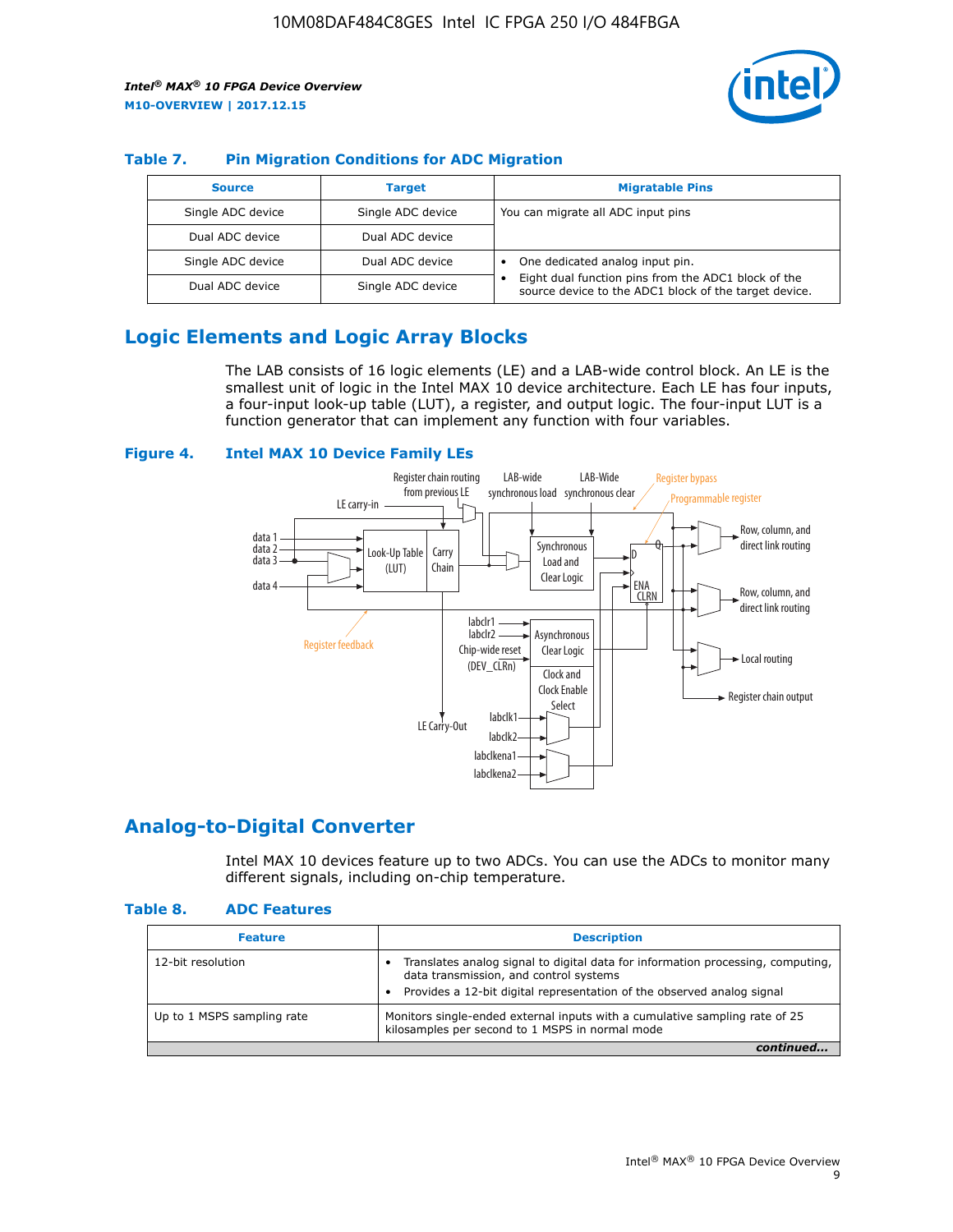

| <b>Feature</b>                                                  | <b>Description</b>                                                                                                                         |
|-----------------------------------------------------------------|--------------------------------------------------------------------------------------------------------------------------------------------|
| Up to 17 single-ended external inputs<br>for single ADC devices | One dedicated analog and 16 dual function input pins                                                                                       |
| Up to 18 single-ended external inputs<br>for dual ADC devices   | One dedicated analog and eight dual-function input pins in each ADC block<br>٠<br>Simultaneous measurement capability for dual ADC devices |
| On-chip temperature sensor                                      | Monitors external temperature data input with a sampling rate of up to 50<br>kilosamples per second                                        |

## **User Flash Memory**

The user flash memory (UFM) block in Intel MAX 10 devices stores non-volatile information.

UFM provides an ideal storage solution that you can access using Avalon Memory-Mapped (Avalon-MM) slave interface protocol.

#### **Table 9. UFM Features**

| <b>Features</b>     | <b>Capacity</b>                                                             |
|---------------------|-----------------------------------------------------------------------------|
| Endurance           | Counts to at least 10,000 program/erase cycles                              |
| Data retention      | 20 years at 85 $^{\circ}$ C<br>٠<br>10 years at 100 °C<br>$\bullet$         |
| Operating frequency | Maximum 116 MHz for parallel interface and 7.25 MHz for<br>serial interface |
| Data length         | Stores data up to 32 bits length in parallel                                |

## **Embedded Multipliers and Digital Signal Processing Support**

Intel MAX 10 devices support up to 144 embedded multiplier blocks. Each block supports one individual  $18 \times 18$ -bit multiplier or two individual  $9 \times 9$ -bit multipliers.

With the combination of on-chip resources and external interfaces in Intel MAX 10 devices, you can build DSP systems with high performance, low system cost, and low power consumption.

You can use the Intel MAX 10 device on its own or as a DSP device co-processor to improve price-to-performance ratios of DSP systems.

You can control the operation of the embedded multiplier blocks using the following options:

- Parameterize the relevant IP cores with the Intel Quartus Prime parameter editor
- Infer the multipliers directly with VHDL or Verilog HDL

System design features provided for Intel MAX 10 devices: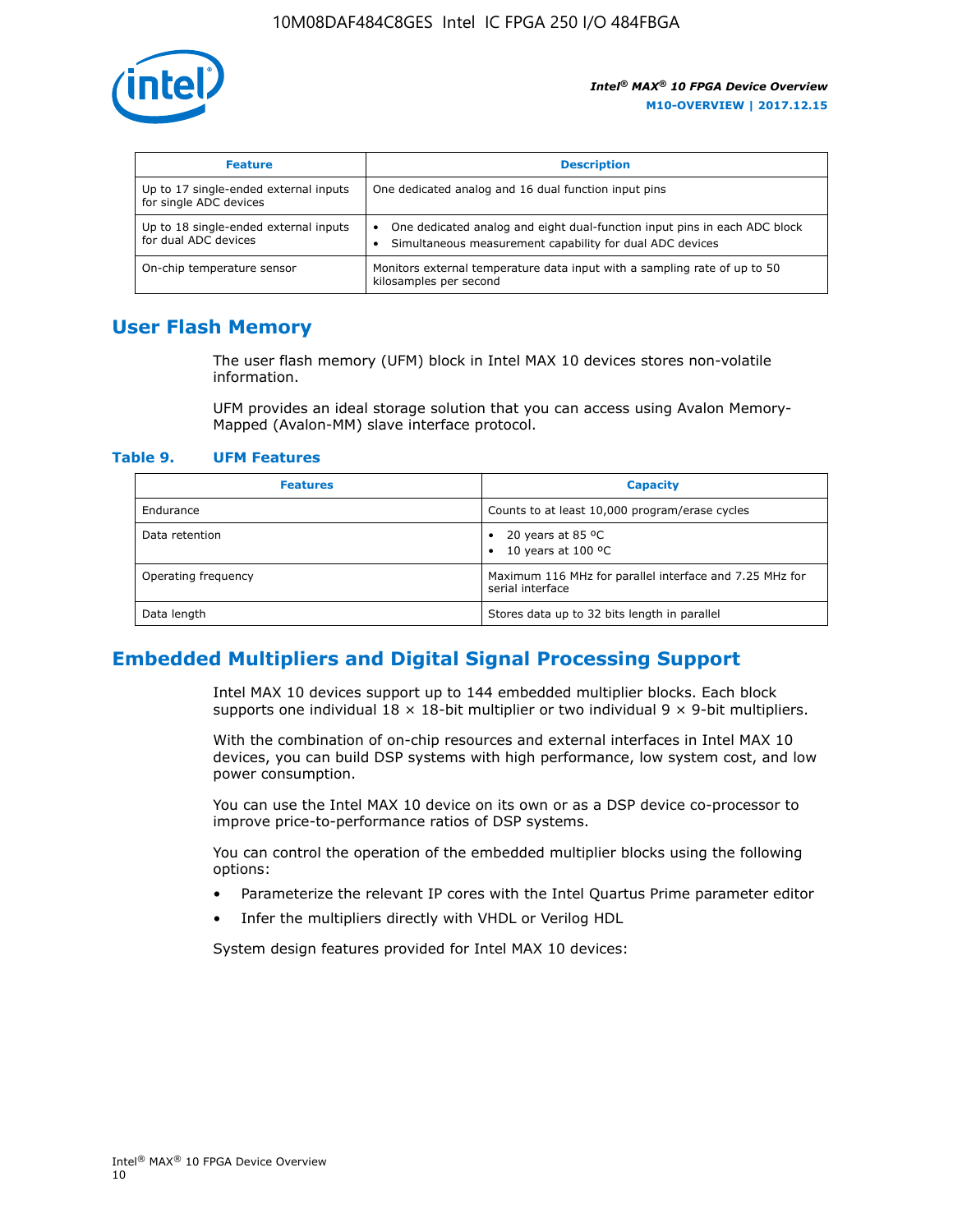

- DSP IP cores:
	- Common DSP processing functions such as finite impulse response (FIR), fast Fourier transform (FFT), and numerically controlled oscillator (NCO) functions
	- Suites of common video and image processing functions
- Complete reference designs for end-market applications
- DSP Builder for Intel FPGAs interface tool between the Intel Quartus Prime software and the MathWorks Simulink and MATLAB design environments
- DSP development kits

## **Embedded Memory Blocks**

The embedded memory structure consists of M9K memory blocks columns. Each M9K memory block of a Intel MAX 10 device provides 9 Kb of on-chip memory capable of operating at up to 284 MHz. The embedded memory structure consists of M9K memory blocks columns. Each M9K memory block of a Intel MAX 10 device provides 9 Kb of on-chip memory. You can cascade the memory blocks to form wider or deeper logic structures.

You can configure the M9K memory blocks as RAM, FIFO buffers, or ROM.

The Intel MAX 10 device memory blocks are optimized for applications such as high throughput packet processing, embedded processor program, and embedded data storage.

| <b>Operation Modes</b> | <b>Port Widths</b>                                                                       |
|------------------------|------------------------------------------------------------------------------------------|
| Single port            | $x1, x2, x4, x8, x9, x16, x18, x32, and x36$                                             |
| Simple dual port       | $x1, x2, x4, x8, x9, x16, x18, x32, and x36$                                             |
| True dual port         | $\times$ 1, $\times$ 2, $\times$ 4, $\times$ 8, $\times$ 9, $\times$ 16, and $\times$ 18 |

#### **Table 10. M9K Operation Modes and Port Widths**

# **Clocking and PLL**

Intel MAX 10 devices offer the following resources: global clock (GCLK) networks and phase-locked loops (PLLs) with a 116-MHz built-in oscillator.

Intel MAX 10 devices support up to 20 global clock (GCLK) networks with operating frequency up to 450 MHz. The GCLK networks have high drive strength and low skew.

The PLLs provide robust clock management and synthesis for device clock management, external system clock management, and I/O interface clocking. The high precision and low jitter PLLs offers the following features:

- Reduction in the number of oscillators required on the board
- Reduction in the device clock pins through multiple clock frequency synthesis from a single reference clock source
- Frequency synthesis
- On-chip clock de-skew
- Jitter attenuation
- Dynamic phase-shift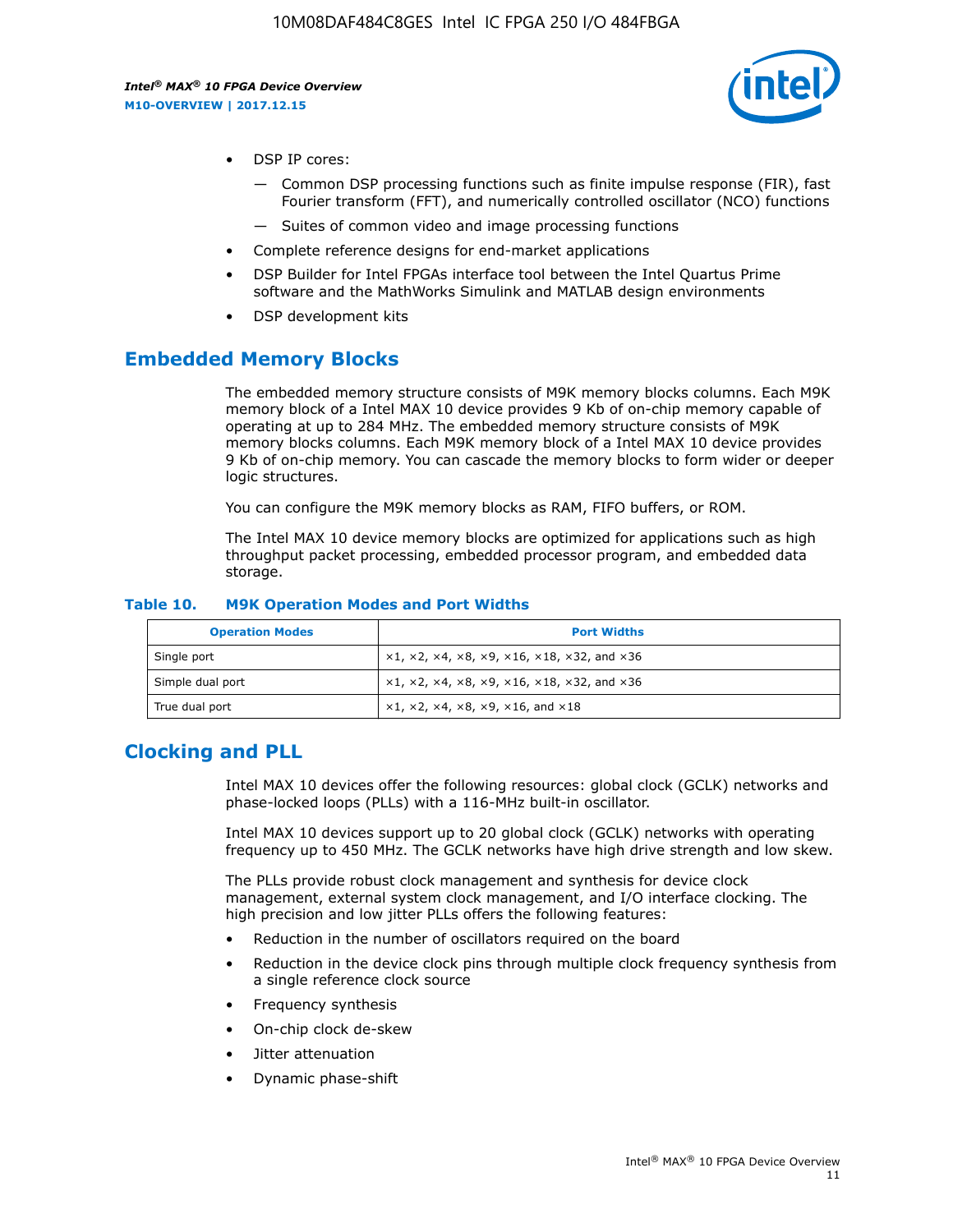

- Zero delay buffer
- Counter reconfiguration
- Bandwidth reconfiguration
- Programmable output duty cycle
- PLL cascading
- Reference clock switchover
- Driving of the ADC block

# **FPGA General Purpose I/O**

The Intel MAX 10 I/O buffers support a range of programmable features.

These features increase the flexibility of I/O utilization and provide an alternative to reduce the usage of external discrete components such as a pull-up resistor and a PCI clamp diode.

# **External Memory Interface**

Dual-supply Intel MAX 10 devices feature external memory interfaces solution that uses the I/O elements on the right side of the devices together with the UniPHY IP.

With this solution, you can create external memory interfaces to 16-bit SDRAM components with error correction coding (ECC).

*Note:* The external memory interface feature is available only for dual-supply Intel MAX 10 devices.

#### **Table 11. External Memory Interface Performance**

| <b>External Memory</b><br>Interface $(3)$ | <b>I/O Standard</b> | <b>Maximum Width</b> | <b>Maximum Frequency (MHz)</b> |
|-------------------------------------------|---------------------|----------------------|--------------------------------|
| <b>DDR3 SDRAM</b>                         | $SSTL-15$           | 16 bit $+8$ bit ECC  | 303                            |
| <b>DDR3L SDRAM</b>                        | SSTL-135            | 16 bit $+8$ bit ECC  | 303                            |
| <b>DDR2 SDRAM</b>                         | SSTL-18             | 16 bit $+8$ bit ECC  | 200                            |
| LPDDR2 SDRAM                              | HSUL-12             | 16 bit without ECC   | 200(4)                         |

## **Related Links**

[External Memory Interface Spec Estimator](http://www.altera.com/technology/memory/estimator/mem-emif-index.html)

Provides a parametric tool that allows you to find and compare the performance of the supported external memory interfaces in Intel FPGAs.

 $(3)$  The device hardware supports SRAM. Use your own design to interface with SRAM devices.

 $(4)$  To achieve the specified performance, constrain the memory device I/O and core power supply variation to within ±3%. By default, the frequency is 167 MHz.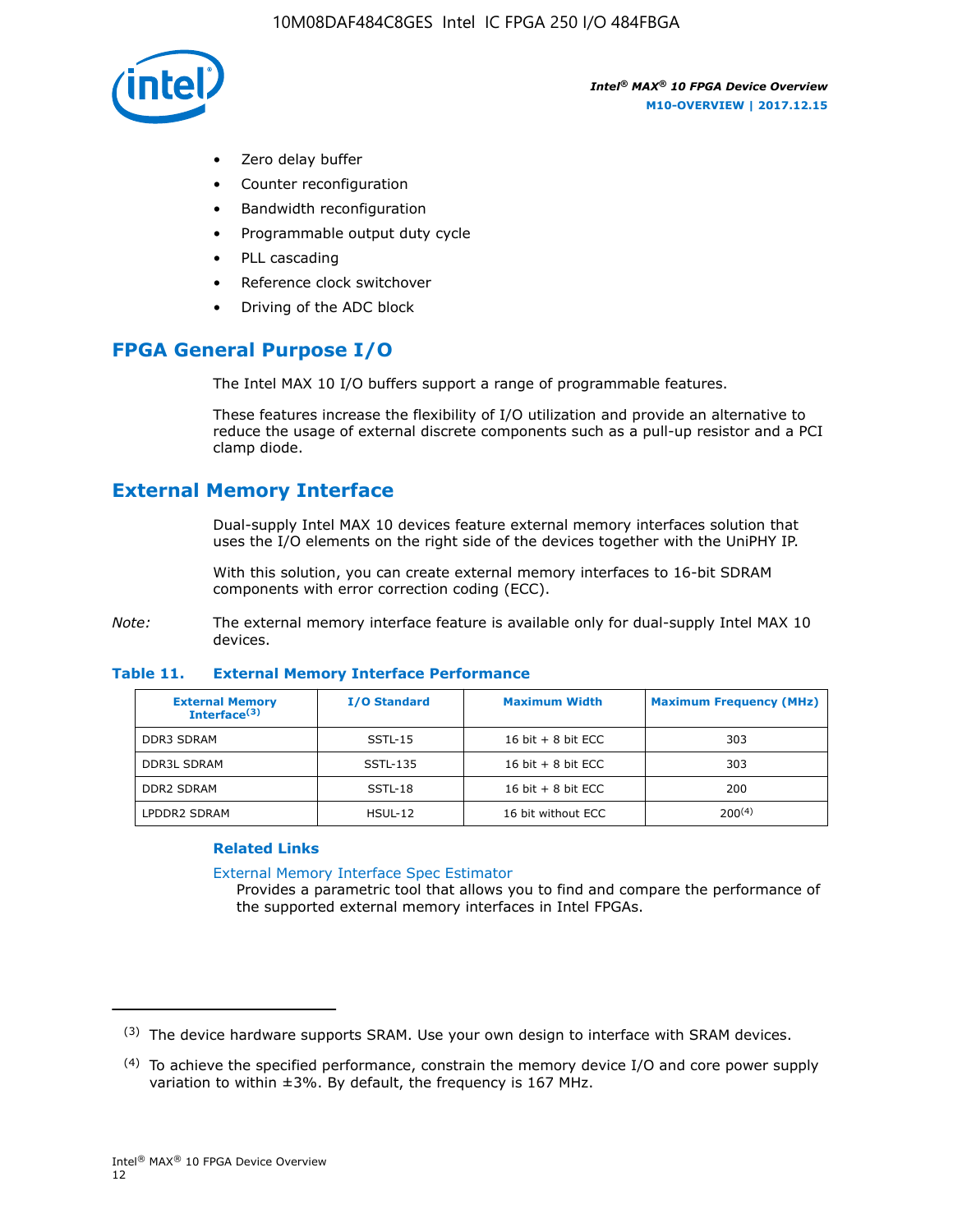

# **Configuration**

## **Table 12. Configuration Features**

| <b>Feature</b>                    | <b>Description</b>                                                                                                                                                                       |
|-----------------------------------|------------------------------------------------------------------------------------------------------------------------------------------------------------------------------------------|
| Dual configuration                | Stores two configuration images in the configuration flash memory (CFM)<br>Selects the first configuration image to load using the CONFIG SEL pin                                        |
| Design security                   | Supports 128-bit key with non-volatile key programming<br>Limits access of the JTAG instruction during power-up in the JTAG secure mode<br>Unique device ID for each Intel MAX 10 device |
| <b>SEU Mitigation</b>             | Auto-detects cyclic redundancy check (CRC) errors during configuration<br>Provides optional CRC error detection and identification in user mode                                          |
| Dual-purpose configuration<br>pin | Functions as configuration pins prior to user mode<br>Provides options to be used as configuration pin or user I/O pin in user mode                                                      |
| Configuration data<br>compression | Decompresses the compressed configuration bitstream data in real-time during<br>configuration<br>Reduces the size of configuration image stored in the CFM                               |
| Instant-on                        | Provides the fastest power-up mode for Intel MAX 10 devices.                                                                                                                             |

## **Table 13. Configuration Schemes for Intel MAX 10 Devices**

| <b>Configuration Scheme</b>   | <b>Compression</b>       | <b>Encryption</b> | <b>Dual Image</b><br><b>Configuration</b> | <b>Data Width</b> |
|-------------------------------|--------------------------|-------------------|-------------------------------------------|-------------------|
| <b>Internal Configuration</b> | Yes                      | Yes               | Yes                                       |                   |
| <b>JTAG</b>                   | $\overline{\phantom{a}}$ |                   | -                                         |                   |

## **Power Management**

## **Table 14. Power Options**

| <b>Power Options</b>                  | <b>Advantage</b>                                                                                                                                |  |
|---------------------------------------|-------------------------------------------------------------------------------------------------------------------------------------------------|--|
| Single-supply device                  | Saves board space and costs.                                                                                                                    |  |
| Dual-supply device                    | Consumes less power<br>Offers higher performance                                                                                                |  |
| Power management<br>controller scheme | Reduces dynamic power consumption when certain applications are in standby mode<br>Provides a fast wake-up time of less than 1 ms.<br>$\bullet$ |  |

# **Document Revision History for Intel MAX 10 FPGA Device Overview**

| <b>Date</b>   | <b>Version</b> | <b>Changes</b>                                                                                                                                                                                                                       |
|---------------|----------------|--------------------------------------------------------------------------------------------------------------------------------------------------------------------------------------------------------------------------------------|
| December 2017 | 2017.12.15     | Added the U324 package for the Intel MAX 10 single power supply<br>devices.<br>Updated the 10M02 GPIO and LVDS count in the Maximum Resource<br>Counts for Intel MAX 10 Devices table.<br>Updated the I/O vertical migration figure. |
| February 2017 | 2017.02.21     | Rebranded as Intel.                                                                                                                                                                                                                  |
|               |                |                                                                                                                                                                                                                                      |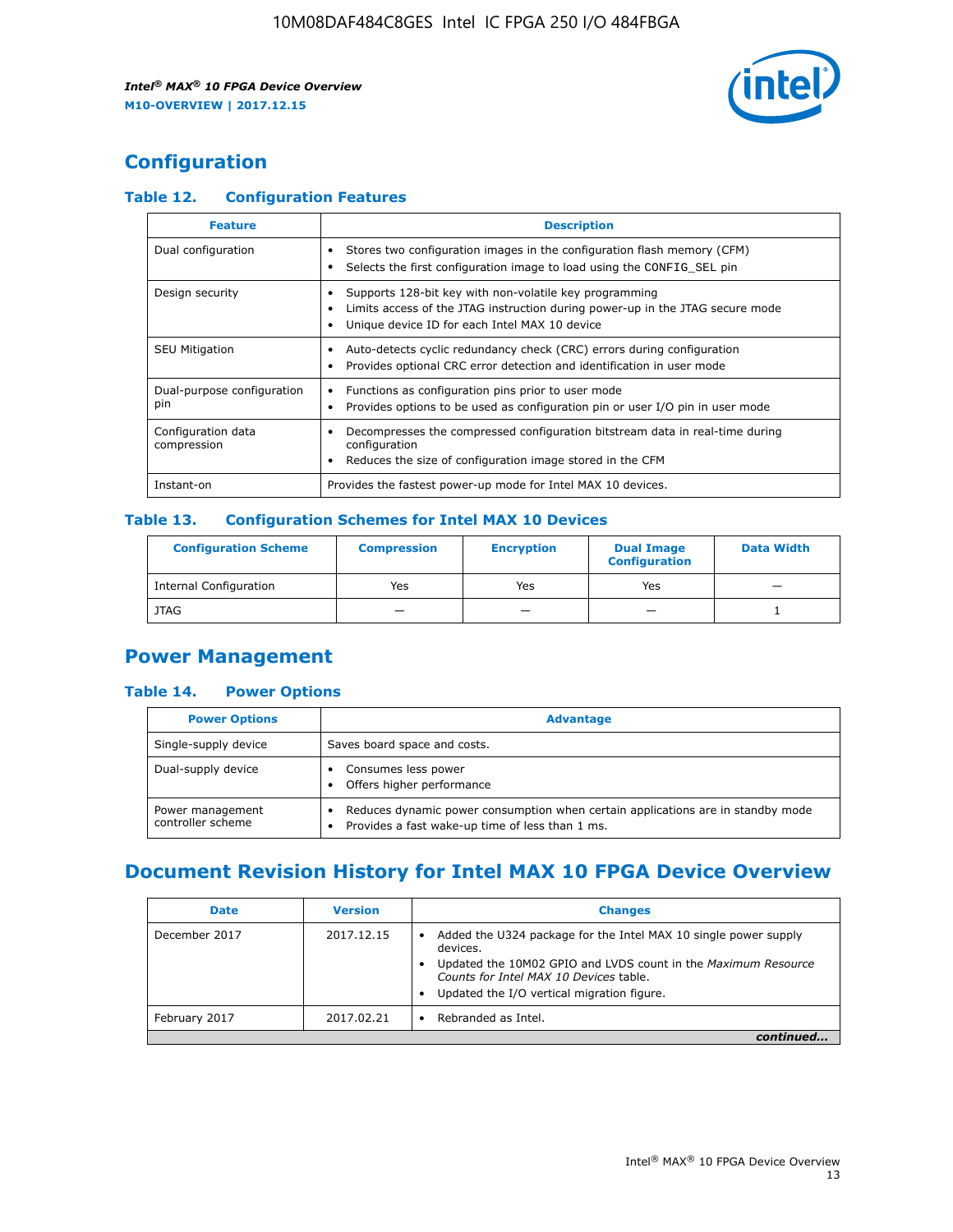

| <b>Date</b>    | <b>Version</b> | <b>Changes</b>                                                                                                                                                                                                                                                                                                                                                                                                                                                                                                                                                                                                                                                                                                                                                                                                                                                                                                                                                                                                                                                                                                  |  |
|----------------|----------------|-----------------------------------------------------------------------------------------------------------------------------------------------------------------------------------------------------------------------------------------------------------------------------------------------------------------------------------------------------------------------------------------------------------------------------------------------------------------------------------------------------------------------------------------------------------------------------------------------------------------------------------------------------------------------------------------------------------------------------------------------------------------------------------------------------------------------------------------------------------------------------------------------------------------------------------------------------------------------------------------------------------------------------------------------------------------------------------------------------------------|--|
| December 2016  | 2016.12.20     | • Updated EMIF information in the Summary of Features for Intel MAX 10<br>Devices table. EMIF is only supported in selected Intel MAX 10 device<br>density and package combinations, and for 600 Mbps performance, -6<br>device speed grade is required.<br>Updated the device ordering information to include P for leaded<br>package.                                                                                                                                                                                                                                                                                                                                                                                                                                                                                                                                                                                                                                                                                                                                                                         |  |
| May 2016       | 2016.05.02     | Removed all preliminary marks.<br>Update the ADC sampling rate description. The ADC feature monitors<br>single-ended external inputs with a cumulative sampling rate of 25<br>kilosamples per second to 1 MSPS in normal mode.                                                                                                                                                                                                                                                                                                                                                                                                                                                                                                                                                                                                                                                                                                                                                                                                                                                                                  |  |
| November 2015  | 2015.11.02     | Removed SF feature from the device ordering information figure.<br>Changed instances of Quartus II to Intel Quartus Prime.<br>$\bullet$                                                                                                                                                                                                                                                                                                                                                                                                                                                                                                                                                                                                                                                                                                                                                                                                                                                                                                                                                                         |  |
| May 2015       | 2015.05.04     | Added clearer descriptions for the feature options listed in the device<br>ordering information figure.<br>Updated the maximum dedicated LVDS transmitter count of 10M02<br>device from 10 to 9.<br>Removed the F672 package of the Intel MAX 10 10M25 device :<br>- Updated the devices I/O resources per package.<br>- Updated the I/O vertical migration support.<br>- Updated the ADC vertical migration support.<br>Updated the maximum resources for 10M25 device:<br>- Maximum GPIO from 380 to 360.<br>- Maximum dedicated LVDS transmitter from 26 to 24.<br>- Maximum emulated LVDS transmitter from 181 to 171.<br>- Maximum dedicated LVDS receiver from 181 to 171.<br>Added ADC information for the E144 package of the 10M04 device.<br>Updated the ADC vertical migration diagram to clarify that there are<br>single ADC devices with eight and 16 dual function pins.<br>Removed the note about contacting Altera for DDR3, DDR3L, DDR2,<br>and LPDDR2 external memory interface support. The Intel Quartus<br>Prime software supports these external memory interfaces from version<br>15.0. |  |
| December 2014  | 2014.12.15     | Changed terms:<br>- "dual image" to "dual configuration image"<br>- "dual-image configuration" to dual configuration"<br>Added memory initialization feature for Flash and Analog devices.<br>Added maximum data retention capacity of up to 20 years for UFM<br>feature.<br>Added maximum operating frequency of 7.25 MHz for serial interface<br>for UFM feature.                                                                                                                                                                                                                                                                                                                                                                                                                                                                                                                                                                                                                                                                                                                                             |  |
| September 2014 | 2014.09.22     | Initial release.                                                                                                                                                                                                                                                                                                                                                                                                                                                                                                                                                                                                                                                                                                                                                                                                                                                                                                                                                                                                                                                                                                |  |